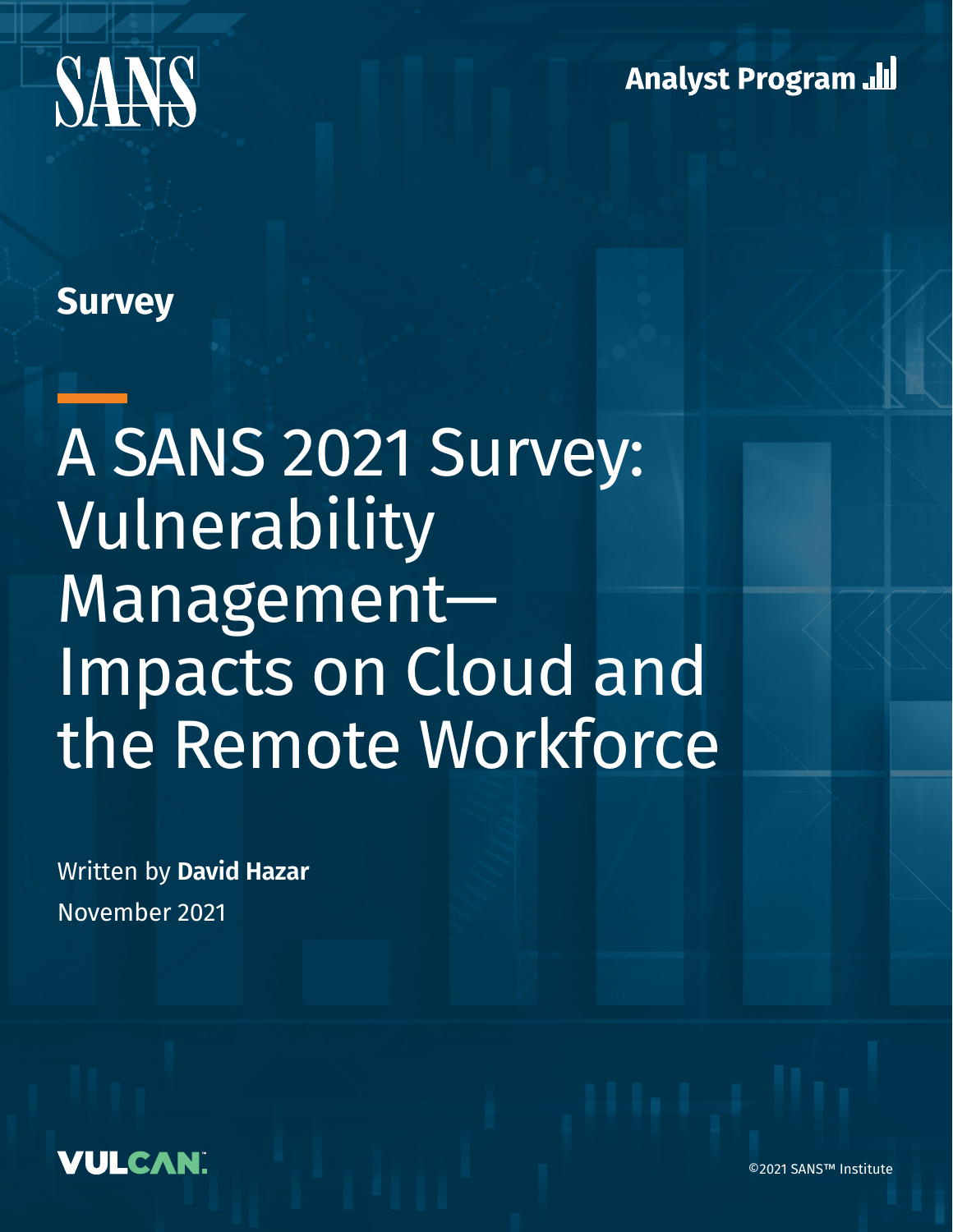## **Executive Summary**

Vulnerability management (VM) continues to be a struggle for many organizations. As we observed last year, companies have been tracking vulnerabilities in their systems and third-party software since the late 1990s and shortly after had the ability to automatically identify vulnerabilities in their systems, software, and even custom-developed applications.<sup>1</sup>

However, even though many organizations have well-defined vulnerability management programs, there are certain aspects of these programs that continue to vex survey respondents and prevent their organizations from maturing.

Identifying most vulnerabilities is typically not very hard, but fixing vulnerabilities is difficult for a variety of reasons. Respondents listed these, among others:

- We don't budget for it—and we don't have extra time or resources.
- Operational teams are already overworked.
- It never ends. Even if we remediate everything, new vulnerabilities are constantly being discovered, and reports come in at different times and in different formats, depending on the tools or teams being leveraged for identification.
- It's a business expectation, but not always a business requirement; therefore, the effort is not always recognized and rewarded.
- Security is accountable—but not responsible—for much of the work.

To succeed with vulnerability management, it takes a coordinated effort among security, IT (both systems and software development), and the business operations groups. Organizations must also identify, acknowledge, and track the roadblocks and technical debt within the organization. Many times there are significant barriers that prevent timely remediation of vulnerabilities. It is not uncommon to analyze vulnerability backlogs and determine that well over 50% of the outstanding vulnerabilities cannot be remediated following normal treatment processes or with the operational budgets and resources currently allocated.

In this year's survey, we looked at some of the same measures we looked at in the previous two surveys. However, we also wanted to get more information on the responding organizations' maturity across the different phases of the VM life-cycle. To accomplish this, we asked respondents to rate themselves against the SANS Vulnerability Management Maturity Model, which addresses the following life-cycle phases and functions:

- Prepare
	- Policy and standards
	- Context
- Identify
	- Automated identification
	- Manual identification
	- External identification (security researchers and crowdsourced identification)

1 "SANS Vulnerability Management Survey 2020," [www.sans.org/white-papers/39930/](http://www.sans.org/white-papers/39930/) [Registration required.]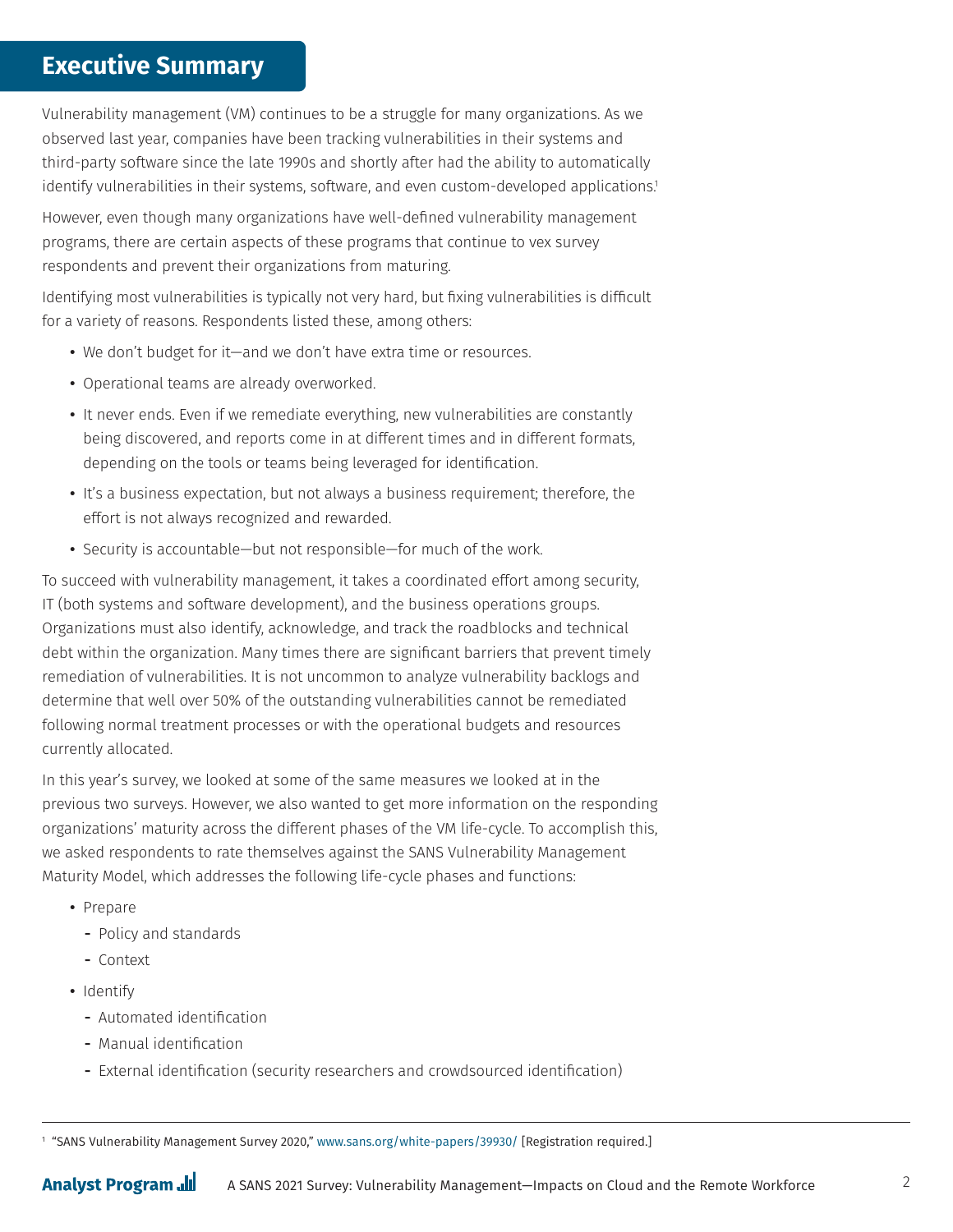- Analyze
	- Prioritization
	- Root cause analysis
- Communicate
	- Metrics and reporting
	- Alerting
- Treat
	- Change management
	- Patch management
	- Configuration management

We developed and released the SANS Vulnerability Management Maturity Model in late 2019 after many students of the class that SANS Certified Instructor Jonathan Risto and the writer of this paper co-authored asked what framework or standard they could use to measure their own maturity. Since then, we have also had many students of MGT516: Managing Security Vulnerabilities: Enterprise & Cloud ask for information about how they are doing compared with the industry or compared to their peers. So, we added the maturity model to the survey this year. We wanted to begin tracking this data so that it is available for organizations to provide that point of comparison.

Some of the key findings and takeaways from the survey include:

- The percentage of companies with a formal program continues to increase from 63% in 2020 to 75% in 2021 with the remaining participants either having an informal program or planning on creating a formal program in the next 12 months.
- An increase in cloud, container, and custom software development or application VM requirements and capabilities over levels reported in 20192 and 2020,<sup>3</sup> accompanied by maturity across almost all life-cycle phases being comparatively lower for these asset types.
- In terms of roles and responsibilities, the data shows that IT is taking a larger role in running the overall VM program than in the past, but this difference could also be due to the demographics of this year's survey.
- More than half the respondents (68%) are at least at a defined level of maturity for their prioritization or risk ranking processes and procedures.
- Many organizations have a continued lack of confidence in the maturity of their configuration management capabilities, especially for container and cloud assets.

Because we conducted similar vulnerability management surveys in 2019 and 2020,<sup>4</sup> we also analyzed some of the changes to determine what progress has been made and identify some of the year-over-year differences.

3 "SANS Vulnerability Management Survey," November 2020, [www.sans.org/white-papers/39930](http://www.sans.org/white-papers/39930)

 $^{\circ}$  "SANS Vulnerability Management Survey," April 2019, [www.sans.org/white-papers/38900](http://www.sans.org/white-papers/38900)

<sup>4</sup> "SANS Vulnerability Management Survey," April 2019, [www.sans.org/white-papers/38900](http://www.sans.org/white-papers/38900) and "SANS Vulnerability Management Survey," November 2020, [www.sans.org/white-papers/39930](http://www.sans.org/white-papers/39930)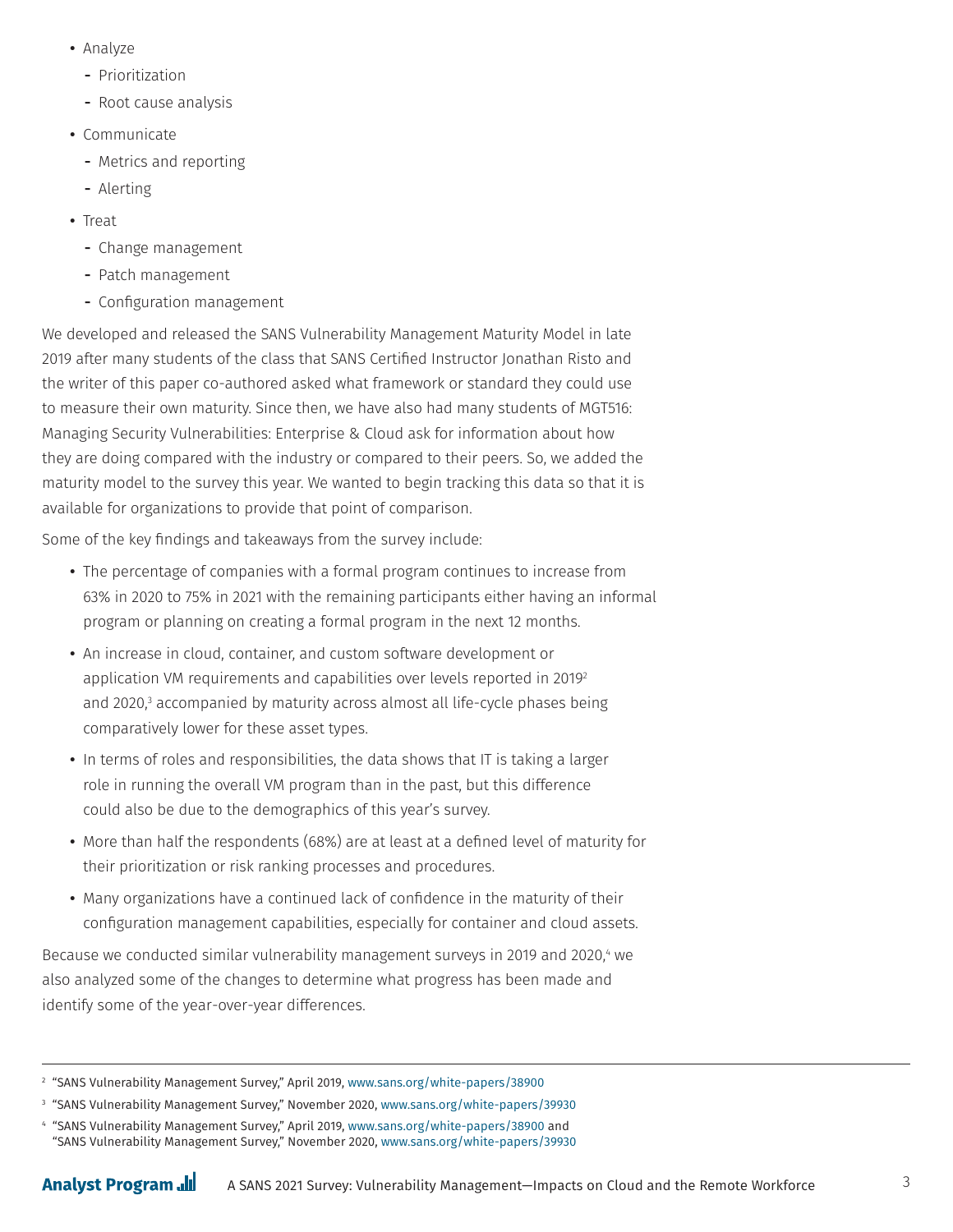# **Survey Demographics**

As with the past couple of years, the majority of respondents came from organizations headquartered in North America, followed by Europe and Asia. Although 81% of respondents have operations in the United States, survey results still show a global presence—almost one-third of the respondents' organizations have operations in Canada, Europe, and Asia, and close to a quarter maintain operations in Australia/New Zealand and Latin/South America. The industries shifted a little bit from previous years, with government and technology organizations edging out respondents from financial services for the top spots followed by cybersecurity, education, healthcare, manufacturing, and retail. Small and midsize businesses had greater participation than in previous years, but companies with more than 10,000 employees accounted for 31% of the participants. Despite more participation from companies with a smaller size in terms of people, 53% of companies had a revenue of over \$250 million.

**Organizational Size Top 4 Industries Represented** 电电电电电电电电电 Small Government (Up to 1,000) 麗麗 Small/Medium **把强感感动感 Technology** (1,001–5,000) Medium 把握是握手 Banking and (5,001–15,000) finance Medium/Large 把题相 (15,001–50,000) Cybersecurity Large *Each gear represents 5 respondents.* 和恶恶的 (More than 50,000) **Operations and Headquarters** *Each building represents 5 respondents.* **Top 4 Roles Represented** Ops: 46 Ops: 46<br>HO: 6 Security administrator/ ăšăñščăñ Ops: 49 Security analyst HQ: 13 Security manager or director Security architect Ops: 37 Ops: 121  $H\Omega$ : 3 HQ: 112 Ops: 23 IT manager or director Ops: 23 Ops: 34 HQ: 1 HQ: 2 HQ: 3 *Each person represents 5 respondents.*

Figure 1 provides a snapshot of the demographics for the respondents to the 2021 survey.

*Figure 1. Key Demographic Information*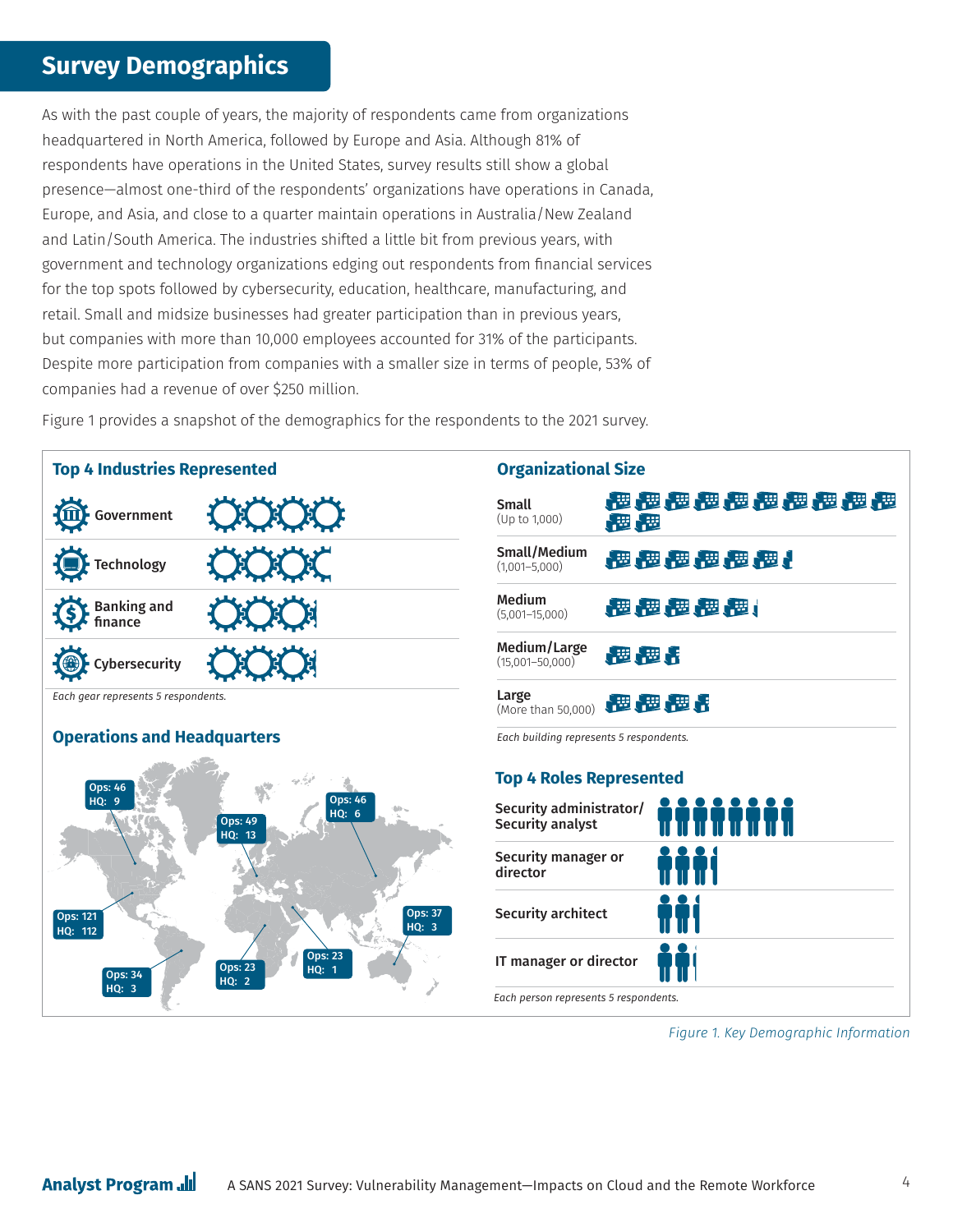# **Setting the Stage**

It was great to learn that the percentage of organizations with formal programs managed either internally (63%) or through a third party (11%) is up more than 11 percentage points from last year and almost 20 points from 2019. The majority of those that do not have a formal program are still informally managing their vulnerabilities (18%) in some fashion, while the remainder have plans to formalize a program in the next 12 months (7%). This is the first year that no respondents indicated they did not have any program and did not plan to have one. See Figure 2.

These results indicate that more than 92% of organizations have at least some processes in place to identify or manage their vulnerabilities. As expected, the larger the organization, the more likely it is to have a formal program (see Table 1). The industries most likely to have a formal program are financial services and government.



*Figure 2. Formal vs. Informal Programs*

| Table 1. Formal Versus Informal Programs by Organization Size         |                                                                        |                          |                          |                |                  |                    |                    |                     |                      |                      |                       |                      |
|-----------------------------------------------------------------------|------------------------------------------------------------------------|--------------------------|--------------------------|----------------|------------------|--------------------|--------------------|---------------------|----------------------|----------------------|-----------------------|----------------------|
|                                                                       |                                                                        | <b>Organization Size</b> |                          |                |                  |                    |                    |                     |                      |                      |                       |                      |
|                                                                       |                                                                        | <b>Total</b>             | <b>Fewer than</b><br>100 | $101 -$<br>500 | $501 -$<br>1,000 | $1,001 -$<br>2,000 | $2,001 -$<br>5,000 | $5,001 -$<br>10,000 | $10,001 -$<br>15,000 | $15,001 -$<br>50,000 | $50,001 -$<br>100,000 | More than<br>100,000 |
| Does your organization<br>have a vulnerability<br>management program? | <b>Total Count</b>                                                     | 100.0%                   | 100.0%                   | 100.0%         | 100.0%           | 100.0%             | 100.0%             | 100.0%              | 100.0%               | 100.0%               | 100.0%                | 100.0%               |
|                                                                       | Yes, we have a formal program<br>managed internally.                   | 62.3%                    | 69.2%                    | 52.0%          | 60.9%            | 57.9%              | 46.2%              | 72.7%               | 60.0%                | 78.6%                | 60.0%                 | 76.9%                |
|                                                                       | Yes, we have a formal program managed<br>by a third party.             | 11.3%                    | 0.0%                     | 32.0%          | 8.7%             | 10.5%              | 0.0%               | 9.1%                | 13.3%                | 14.3%                | 0.0%                  | $0.0\%$              |
|                                                                       | Yes, we have an informal program.                                      | 17.9%                    | 7.7%                     | 12.0%          | 21.7%            | 21.1%              | 38.5%              | 18.2%               | 20.0%                | 0.0%                 | 20.0%                 | 23.1%                |
|                                                                       | No, we do not have a program,<br>but we plan to in the next 12 months. | 7.3%                     | 23.1%                    | 4.0%           | 4.3%             | 10.5%              | 15.4%              | 0.0%                | 6.7%                 | 0.0%                 | 20.0%                 | $0.0\%$              |
|                                                                       | No, we do not have a program<br>and don't plan to.                     | 1.3%                     | 0.0%                     | 0.0%           | 4.3%             | 0.0%               | 0.0%               | 0.0%                | 0.0%                 | 7.1%                 | 0.0%                  | 0.0%                 |

Respondents also indicated the specific types of assets and functions that they included or planned to include in their vulnerability management program. Not surprisingly, infrastructure is still the main focus, with on-premises infrastructure being included by the most organizations (95%) and various cloud services making a strong showing. See Figure 3 on the next page.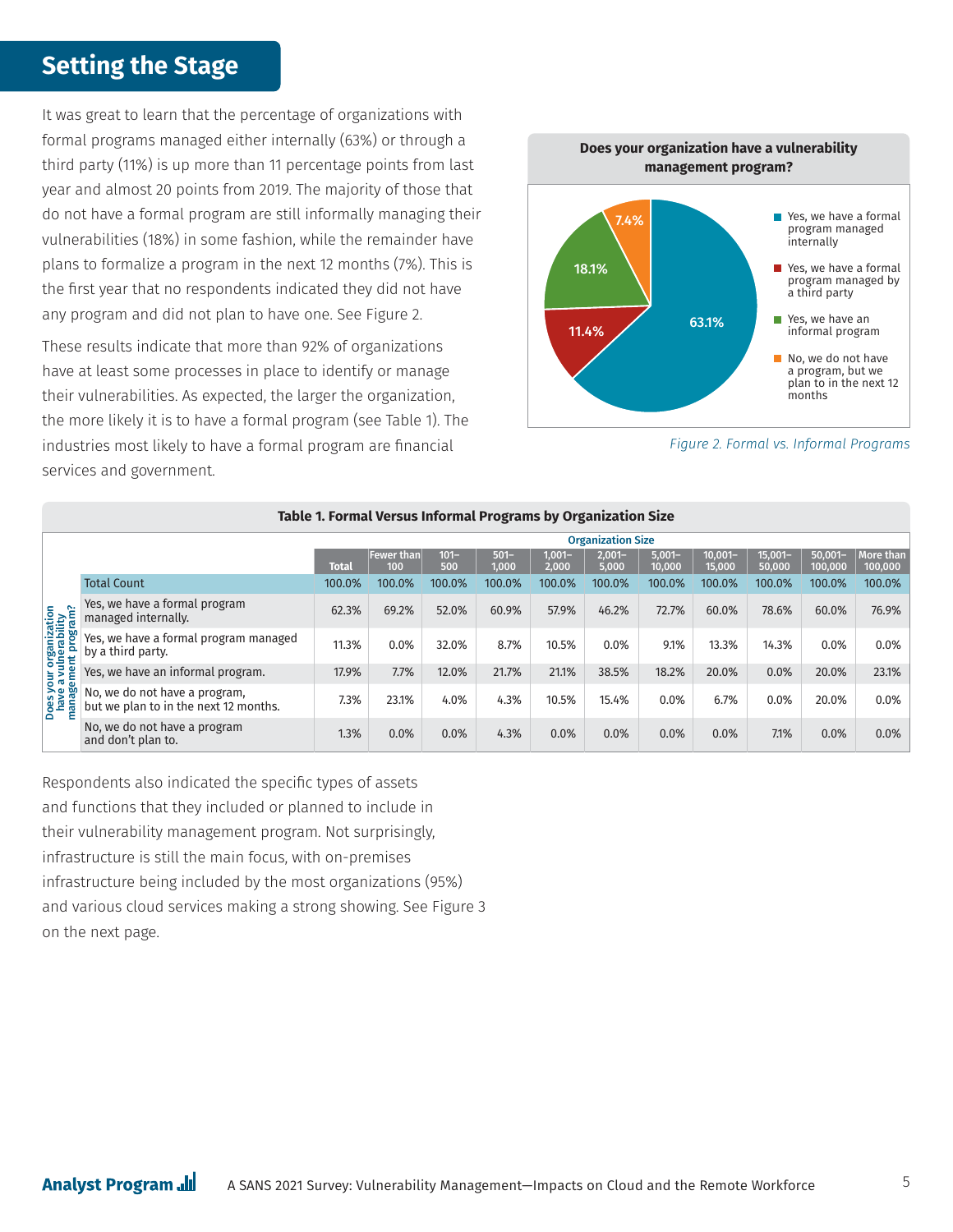Reviewing the 2021 results against those from 2020, we saw big increases to the assets that were existing or planned to be part of the VM program in almost every category, with the exception of traditional on-premises infrastructure, which had only a small increase. This could be attributed to the fact that the participation was already high, but it also may align with a shift away from traditional operating models.

#### **Responsibility for Vulnerability Management Programs**

Information security is still the most common group assigned responsibility for overall organizational vulnerability management (63%), but IT was responsible for VM in a greater number of organizations this year. Respondents continue to indicate that a lot of responsibility is placed on IT organizations for remediation activities such as patch (63%) and configuration management (65%), as illustrated in Table 2. Manufacturing and retail were the industries most likely to respond that overall vulnerability management was an IT responsibility. Audit, risk, and compliance are still more heavily involved in application vulnerability management than other asset types. They are most involved in vulnerability analysis and reporting, which may be due to their primary focus being on the business and its associated risks.

#### **Which are included as part of your existing or planned vulnerability management program?** *Select all that apply.*



*Figure 3. Vulnerability Management Program Assets*

| <b>Table 2. Primary Responsibility</b>                                |                                |                                         |                                          |            |            |                    |              |  |  |  |
|-----------------------------------------------------------------------|--------------------------------|-----------------------------------------|------------------------------------------|------------|------------|--------------------|--------------|--|--|--|
|                                                                       | Information<br><b>Security</b> | <b>Information</b><br><b>Technology</b> | <b>Application</b><br><b>Development</b> | Audit/Risk | Compliance | <b>Third Party</b> | <b>Other</b> |  |  |  |
| Overall vulnerability management in your organization                 | 63.4%                          | 23.2%                                   | 2.7%                                     | 4.5%       | 1.8%       | 0.9%               | 2.7%         |  |  |  |
| Vulnerability reporting                                               | 60.7%                          | 11.6%                                   | 4.5%                                     | 8.0%       | 2.7%       | 1.8%               | 4.5%         |  |  |  |
| Vulnerability analysis                                                | 59.8%                          | 13.4%                                   | 7.1%                                     | 4.5%       | 3.6%       | 3.6%               | 2.7%         |  |  |  |
| Traditional (physical/virtual) infrastructure vulnerability discovery | 50.0%                          | 31.3%                                   | 3.6%                                     | 3.6%       | 2.7%       | 0.9%               | 4.5%         |  |  |  |
| Cloud vulnerability discovery                                         | 47.3%                          | 13.4%                                   | 6.3%                                     | 3.6%       | 3.6%       | 4.5%               | 3.6%         |  |  |  |
| Third-party/open source application vulnerability discovery           | 47.3%                          | 11.6%                                   | 8.9%                                     | 7.1%       | 2.7%       | 5.4%               | 2.7%         |  |  |  |
| Custom-developed application vulnerability discovery                  | 43.8%                          | 18.8%                                   | 14.3%                                    | 5.4%       | 0.9%       | 0.9%               | 0.9%         |  |  |  |
| Container infrastructure vulnerability discovery                      | 40.2%                          | 17.0%                                   | 6.3%                                     | 6.3%       | 3.6%       | 0.9%               | 1.8%         |  |  |  |
| loT/embedded/ICS vulnerability discovery                              | 34.8%                          | 13.4%                                   | 8.0%                                     | 5.4%       | 0.9%       | 4.5%               | 2.7%         |  |  |  |
| Patch management                                                      | 16.1%                          | 63.4%                                   | 6.3%                                     | 1.8%       | 3.6%       | 3.6%               | 1.8%         |  |  |  |
| Configuration management                                              | 12.5%                          | 65.2%                                   | 5.4%                                     | 5.4%       | 3.6%       | 2.7%               | 1.8%         |  |  |  |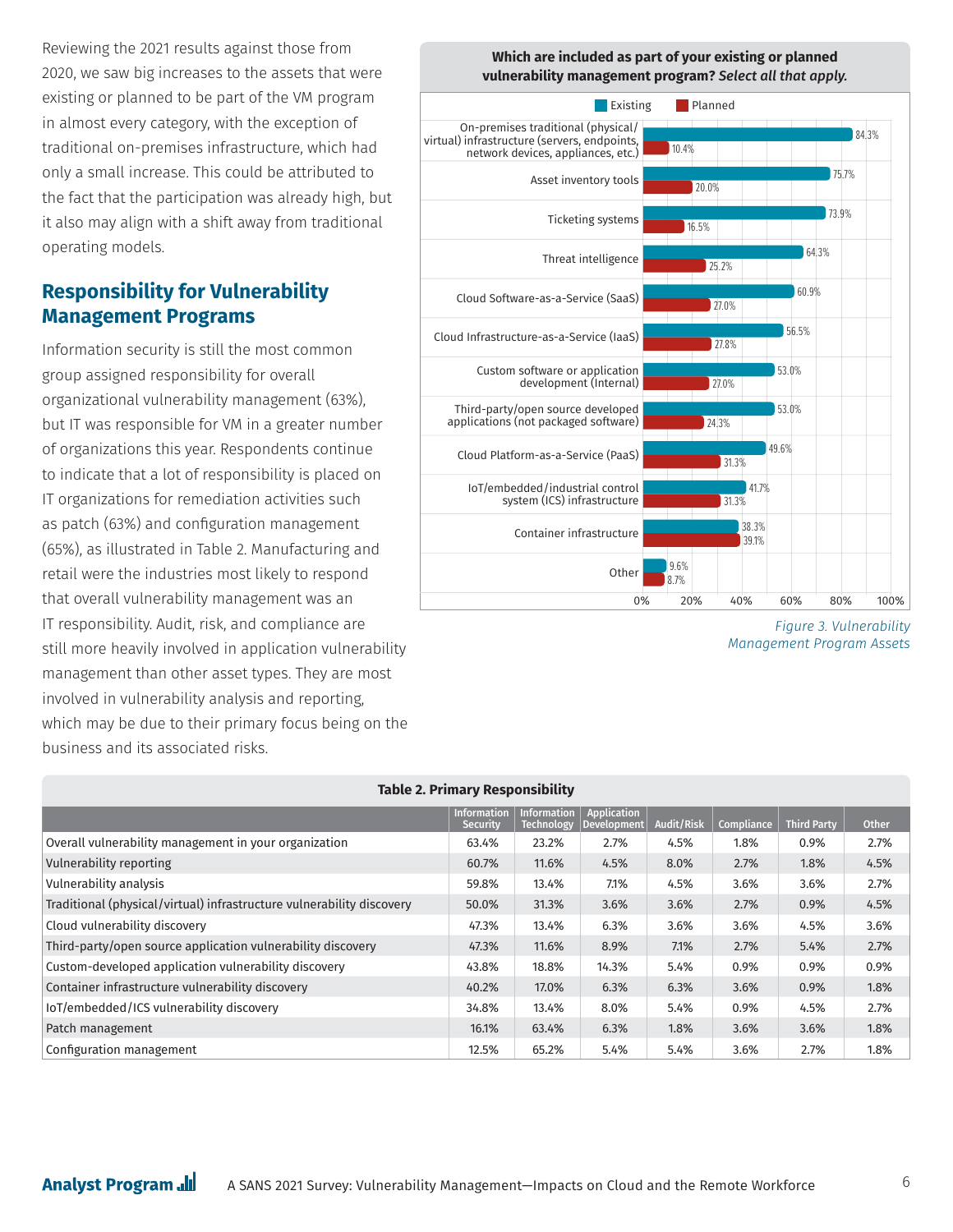Automated vulnerability discovery increased by 10 percentage points to 81% of respondents, but that does not ensure that all assets in a given category are subject to automated scanning. Traditional, on-premises infrastructure continues to lead other asset types in being automatically assessed for vulnerabilities at 74%, with all others selected by fewer than 35% of respondents. We continue to see the least amount of automated discovery happening for applications and IoT/embedded systems. See Figure 4.



*Figure 4. Automated Discovery by Asset Type*

The numbers for IoT/embedded/ICS systems might be due to the fact that many organizations are using their traditional infrastructure scanning technologies in this space. Although the lower percentages for some of these asset types are somewhat surprising, it is important to recognize that organizations could still be using manual forms of identification and relying on patch and configuration management tools to notify them of outdated software or insecure configurations.

Although a smaller number of respondents are managing business partner vulnerabilities compared with the 2019 survey, how these business partners are assessed has not changed drastically. It does, however, seem that more businesses are comfortable asking for access to scan for vulnerabilities in their partners' environments. See Figure 5.



*Figure 5. Partner Management*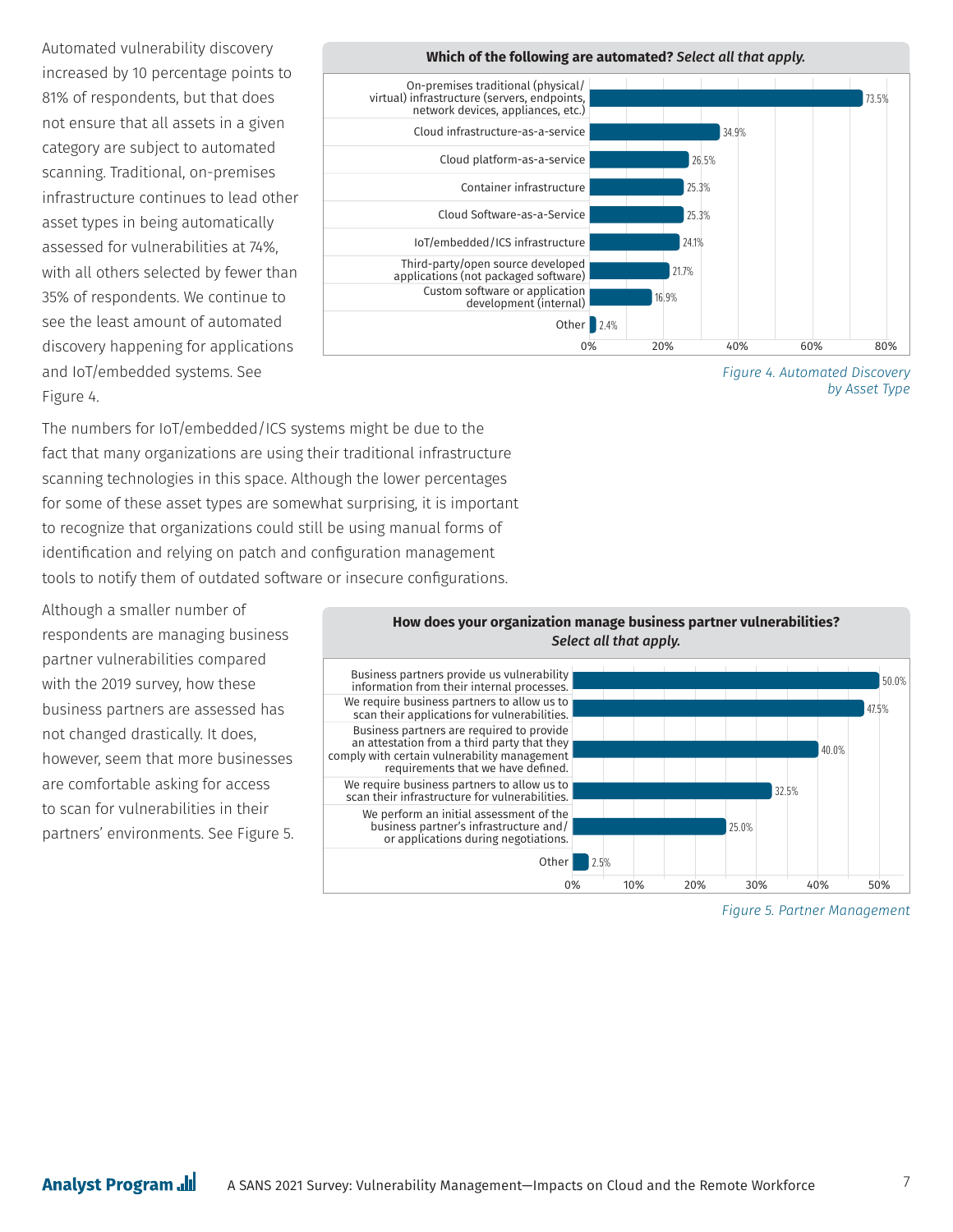# **VM Maturity**

This is the first year we have asked respondents to rate their maturity based on the SANS VM Maturity Model. It will be interesting to see how maturity changes and the different trends in future surveys.

#### **Prepare**

Preparation is an important part of any program and it is not a one-time activity. Many organizations have moved to more iterative styles of systems and software development, and it is helpful to follow a similar iterative approach to program development. Organizations cannot excel at everything right away. If they are

focusing on more than a few items in each cycle, they will almost certainly struggle to maintain focus and make significant gains.

#### **Policies and Standards**

The maturity of respondents' policies and standards is almost a perfect bell curve with most organizations at a defined level of maturity. See Figure 6.

This means that a good number of organizations have started to mature past defined policies and standards to measuring compliance and, in some cases, leveraging automation to make compliance with policies and standards easier for the business.



Having defined policies and standards is essential to measuring our progress and effectiveness, and setting clear expectations for auditors and other interested third parties. If an organization can improve reporting and automate compliance for some or many of the standards it has defined, it will reduce the burden for program participants and allow them to focus on aspects of the program that are more difficult to automate.

*Figure 6: Maturity of Policies and Standards*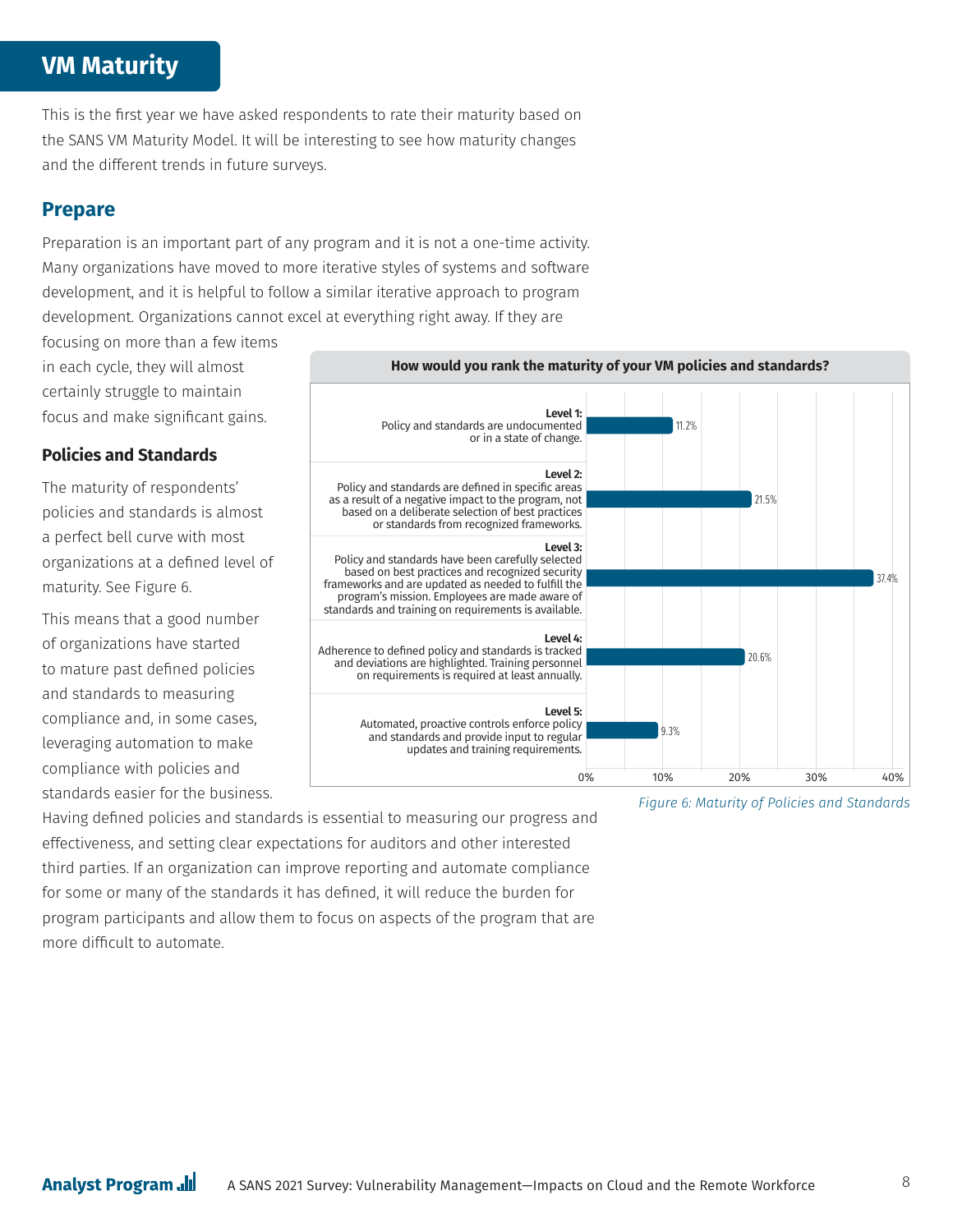#### **Context**

When looking at the next category in the prepare phase of the VM life-cycle, it is not surprising that the maturity shifts lower. Many organizations continue to struggle to keep track of and manage their assets. See Figure 7.

Although cloud and other types of programmable infrastructure may make querying our assets easier, the assets are now much more dynamic and may lack context if we are not appropriately leveraging tagging and other capabilities to store and leverage that context. Even if we are properly tagging our assets, our VM tools may struggle to leverage these tags and may not easily handle aging out assets that are more dynamic in



**How would you rank the maturity of your asset inventory and the** 

nature. This is where tighter integration between our different tools can help whether it be integration between our asset management and VM tooling or our programmable infrastructure and our asset management or VM tooling.

#### *Figure 7. Maturity of Asset Inventory and Contextual Information*

## **Identify**

Identification is often how we define our vulnerability management programs. If there are automated tools in place to identify vulnerabilities, then we have a vulnerability management program. Although identification is a key part of vulnerability management, it does not solve the problem in a vacuum, which is why we cover so many different topics in the maturity model. Identification can happen in many different ways, but to simplify the model, there are three different functions we measure for maturity: automated identification, manual identification, and external identification.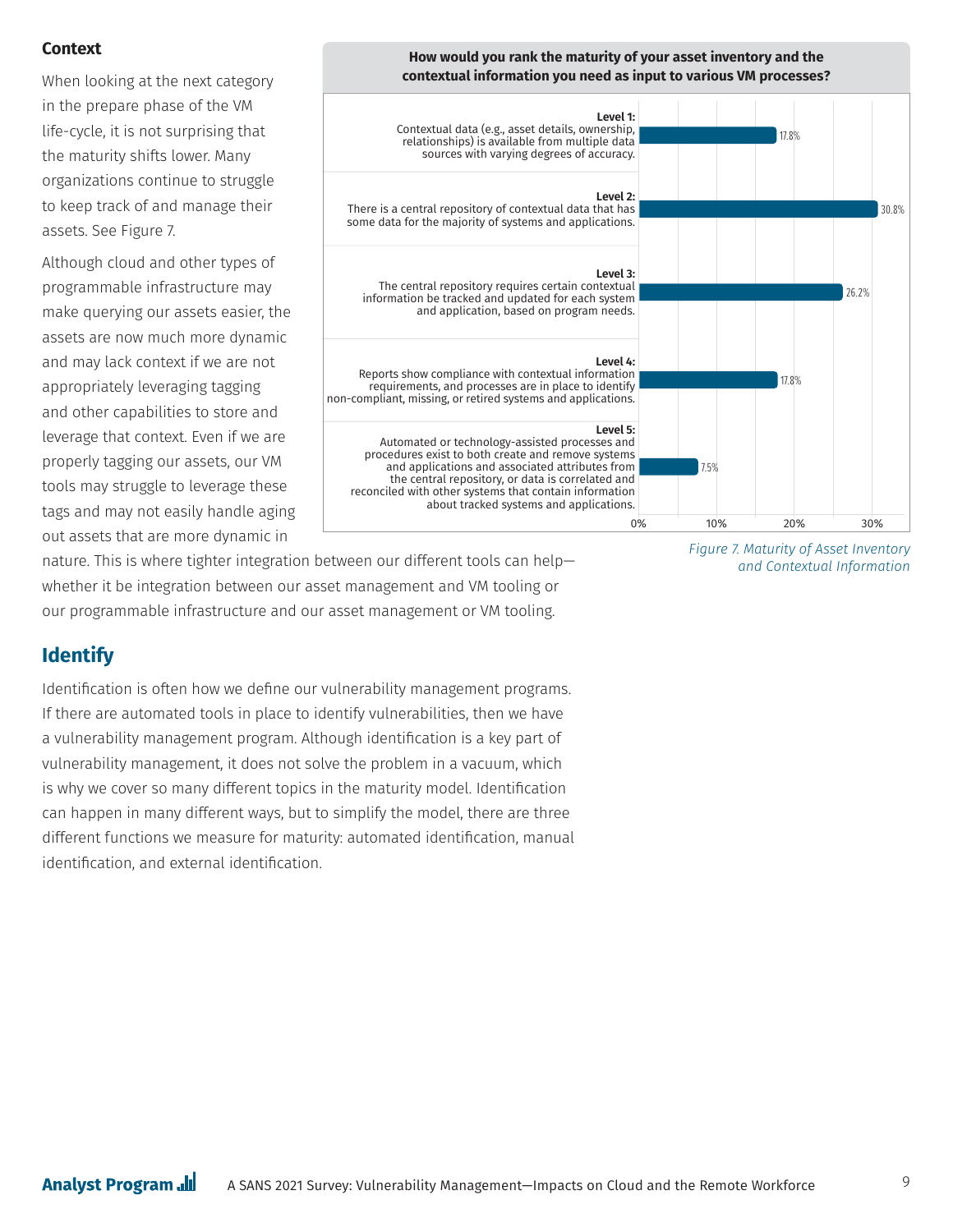#### **Automated Identification**

Automated identification of traditional infrastructure is by far the most mature area in this survey. See Figure 8.

This makes a lot of sense, because we have had tools available to help us with this for decades and there are many vendors in this space. Where companies seem to be struggling the most is in implementing similar capabilities for containers and the cloud. Some of the reasons for the lack of maturity in these areas may be a combination of these being newer deployment and operational models for a lot of organizations and possibly a need for vendors to improve their capabilities to assess and report on these types of resources. Although many of the traditional vulnerability management vendors are



capable of scanning in the cloud and include container scanning capabilities, these capabilities are not always as mature or well-understood by consumers.

Surprisingly, automated vulnerability identification for applications is somewhere in the middle. The reason this is surprising is that we find that many companies struggle with application security or application vulnerability management much more than with their infrastructure due to either a lack of dedicated resources or an inadequate understanding of how to engage with development teams to drive remediation. We guess that many of the struggles in this area come after identification, which may be why maturity here is higher than expected.

*Figure 8. Maturity of Automated Vulnerability Capabilities by Category*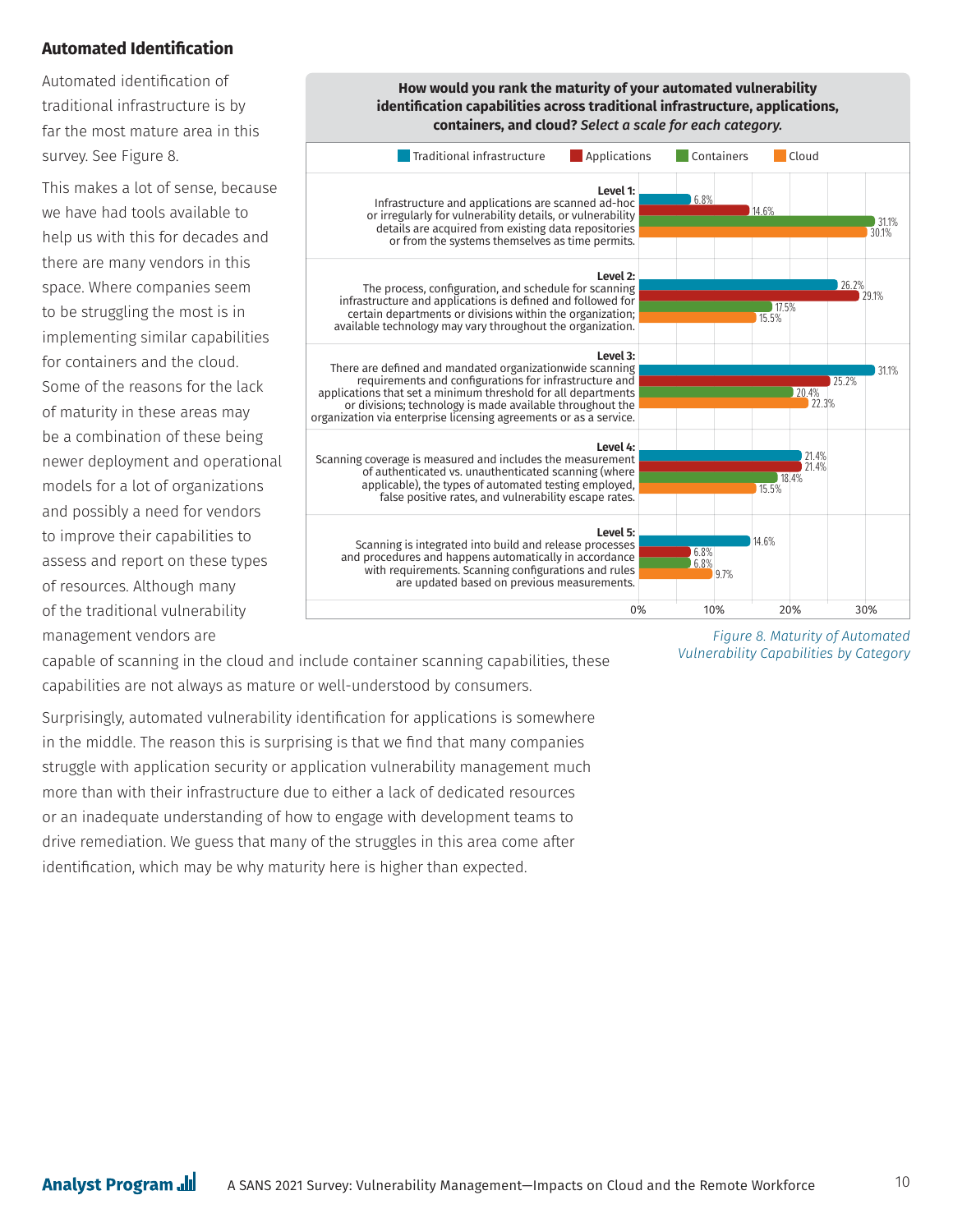#### **Manual Identification**

Manual identification maturity closely follows the trends we see in automated identification, but it is slightly less mature than automated identification across the board. See Figure 9.

Organizations have so much to monitor and assess these days that the trend is toward automation and away from manual processes. Nevertheless, it is important that organizations not ignore this function as certain application-layer vulnerabilities are not easily identified through automated identification technologies. Also, manual identification can provide much-needed data to justify time spent remediating identified vulnerabilities and can help organizations focus on the highest risk vulnerabilities in their backlogs.

#### **External Identification**

External identification may happen as part of a formal bug bounty program, but even if an organization does not have a bug bounty program, it needs to have a defined way of handling external vulnerability reports. Many of the respondents' organizations have definite room for growth in this area. See Figure 10.

The most important aspect of this function is to have and follow a defined vulnerability disclosure policy (VDP), but many companies have found that tapping into crowdsourced identification capabilities can be valuable. The researchers that are involved in this kind of work tend to be much more specialized and can provide significantly more rigorous testing within their area of focus.

**Analyst Program ...** 





*Figure 9. Maturity of Manual Vulnerability Capabilities by Category*

#### **How would you rank the maturity of your external vulnerability identification capabilities across traditional infrastructure, applications, containers, and cloud?**  *Select a scale for each category.*



*Figure 10. Maturity of External Vulnerability Capabilities by Category*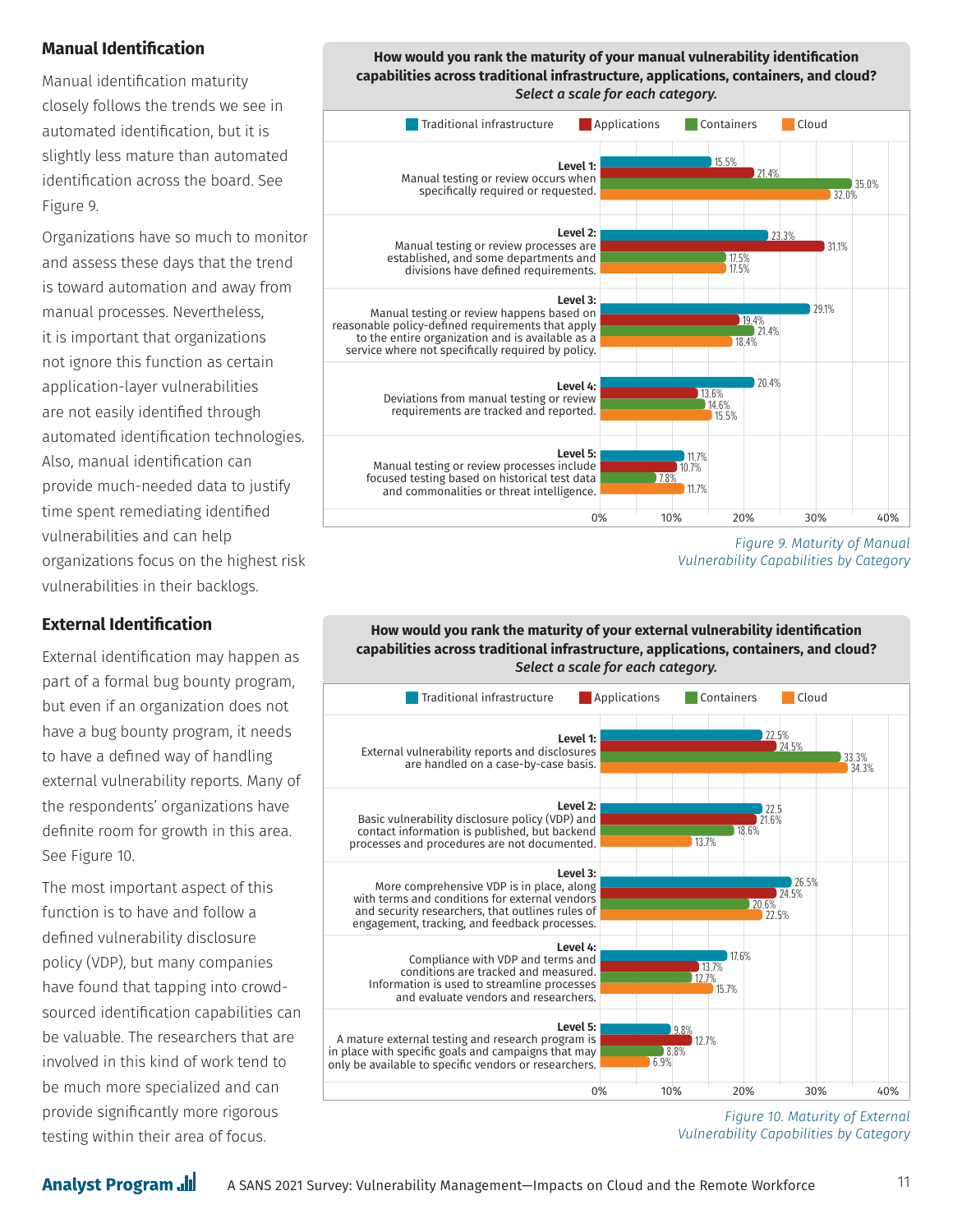## **Analyze**

If organizations want to understand what is working or not working in their programs, they will spend a good amount of time analyzing the data. While much of the focus in the industry is on prioritization possibly due to the fact that it is easier to market a product that can successfully help you in this area—it is also important to dig into the details and analyze why certain metrics are not what we would hope for or expect. Why aren't teams patching patchable vulnerabilities? Why do certain technologies seem to consistently cause the most problems?



*Figure 11. Maturity of Prioritization or Risk Ranking Processes*

#### **Prioritization**

With all the industry talk and tooling around prioritization and risk scoring, it is not surprising that around 68% of respondents are defined Level 3 or better for maturity of their risk-ranking or prioritization procedures. See Figure 11.

Even though an organization's asset inventories may not be perfect, there is still value to be gained from joining this data set with its vulnerabilities to allow for better prioritization

of the vulnerabilities. Layering threat intelligence on top of the other attributes the organization uses helps make the prioritization more relevant temporally.

#### **Root Cause Analysis**

What is a bit more surprising is that 54% self-select at Level 3 or better for root cause analysis. So, while there is a bit more focus on prioritization, over half the respondents have a defined process for looking into root cause issues as well. See Figure 12.



*Figure 12. Maturity of Root Cause Analysis*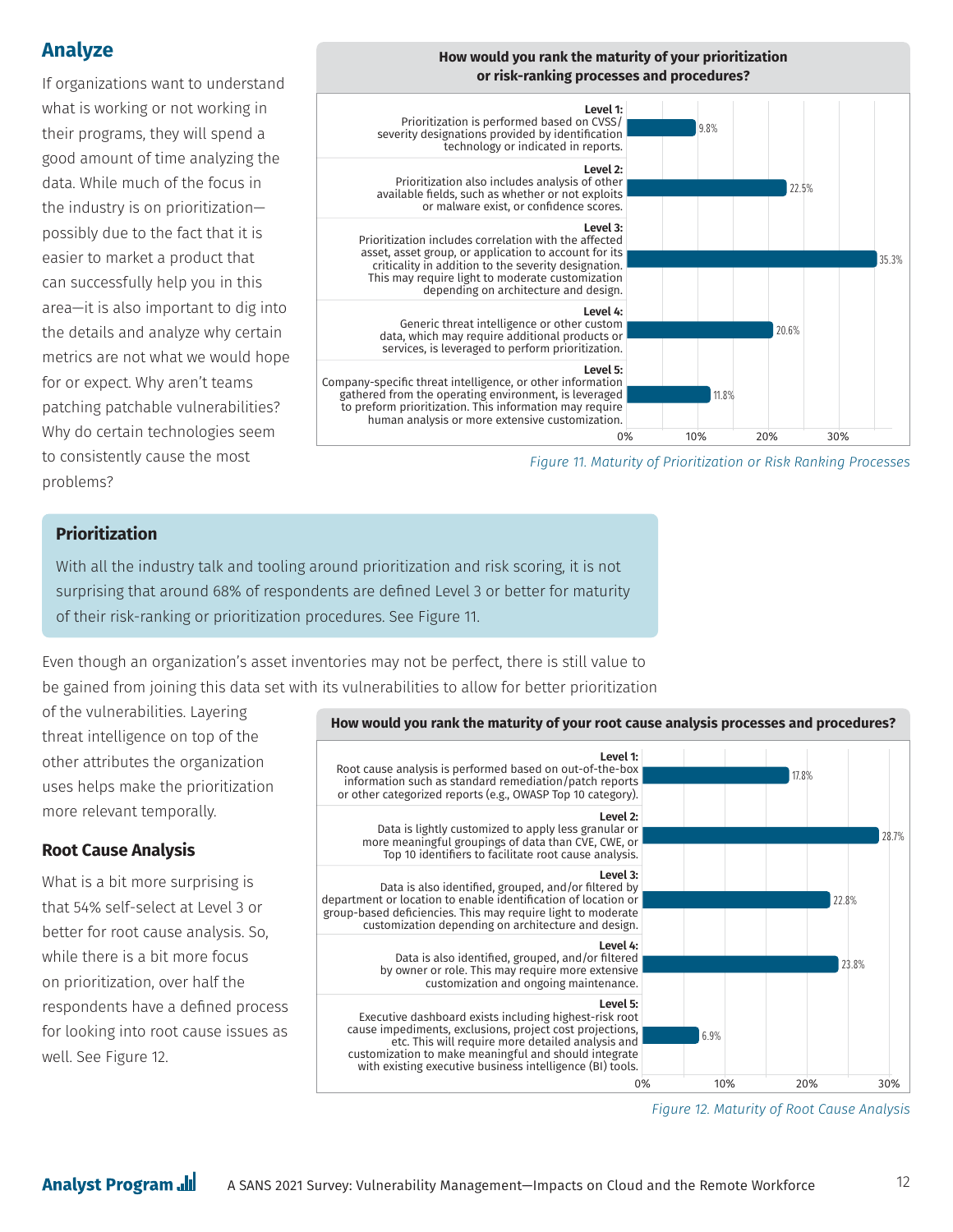This is surprising because we find that many organizations struggle to adequately acknowledge and communicate problems that may require support from outside the program and participating technology organizations. This may show that the problem is not identifying the problems, but instead communicating them adequately or broadly enough to get support for change.

### **Communicate**

Communication plays a key role in establishing buy-in from the community of VM stakeholders. Use cases can range from getting executives and board members to fund special projects that deal with technical debt to influencing IT and development stakeholders to engage more meaningfully in treating or remediating vulnerabilities. Making sure we are building and refining the right stories—backed by data—is a key component of this phase of the life cycle.

#### **Metrics and Reporting**

We need to understand what reports and metrics resonate with our audience, but reports and metrics alone do not always leave a lasting impression. See Figure 13.

#### **Alerting**

We also need to make sure we are properly defining both the quantity and quality of the alerts we are sending out to our different stakeholders. Not everything is a fire and analysts will ignore alerts if the system generates too many. Still, the strategic use of alerts can nudge people in the right direction and help us respond to critical or emergency issues.



*Figure 13. Maturity of Metrics and Reporting*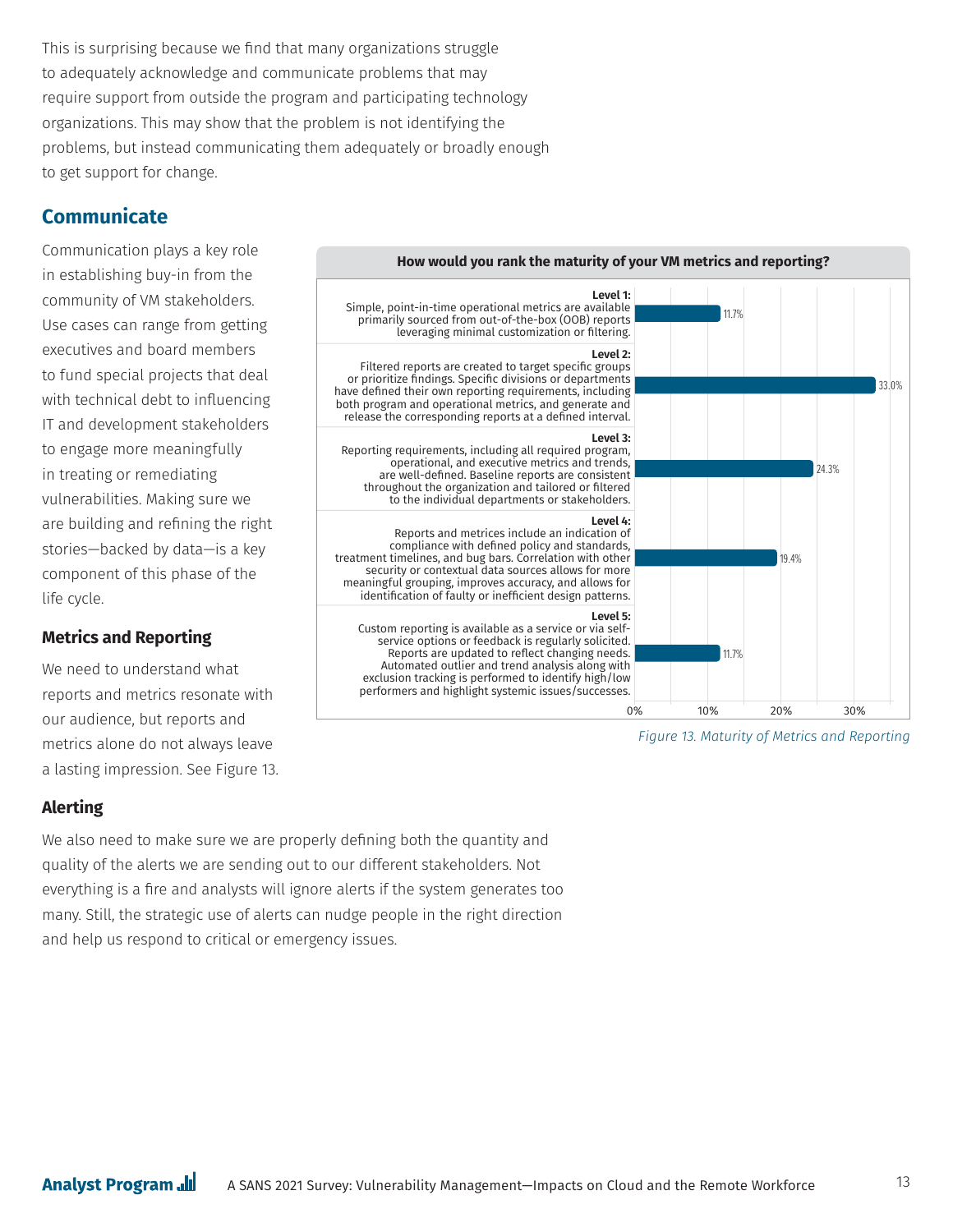When looking at reporting, metrics, and alerting in terms of organizational maturity, it appears that organizations are a little more confident in their alerting capabilities than in the reports and metrics they have available to present to stakeholders. This is most likely due to the relatively poor selection of out-of-thebox reports and metrics and the difficulty of creating custom reports and metrics in many of the identification technologies. See Figure 14.

#### **How would you rank the maturity of your VM alerting processes and procedures?**



*Figure 14. Maturity of Alerting Processes and Procedures*

With alerts, we can focus on certain critical issues, and it is easier to tailor the messaging and drive specific behaviors. With reports and metrics, if we have not put in the effort to target specific groups with specific vulnerabilities on which they have both the responsibility and capability to act, then chances they will not have the desired effect. The vulnerabilities that the responsible stakeholder can act on will get lost in a sea of vulnerabilities that they are either not responsible for or that cannot be solved with a simple patch, configuration change, or small update to the code.

#### **Treat**

Treatment or remediation is the end goal of any vulnerability management program. The problem is that it is rarely the responsibility of a single team. Moreover, the responsible parties are typically not directly responsible for vulnerability management. These teams were likely not hired to remediate vulnerabilities. Instead, they were hired to build product or engineer systems and supporting infrastructure. This is one of the reasons why robust analysis and consistent, clear, and simple communication are key to overall success.

While there is an expectation that we all care about security and that it is important, there will always be competing priorities. Vulnerability management program leaders need to find a way to balance the needs of the program with those of the overall business. They also need to recognize when groups of vulnerabilities are too difficult to resolve within the organization's existing architecture or within the responsible group's existing budget or resources. Once these groups are identified, the conversations need to be directed away from the engineering and operations teams and toward the executives and board members who can approve special projects or budget allocations to resolve the underlying roadblocks.

If these stakeholders feel as if the organization is wasting their time or that the data being presented is suspect, it is easy for them to disengage and focus on what they were hired to do—which, again, is not vulnerability management.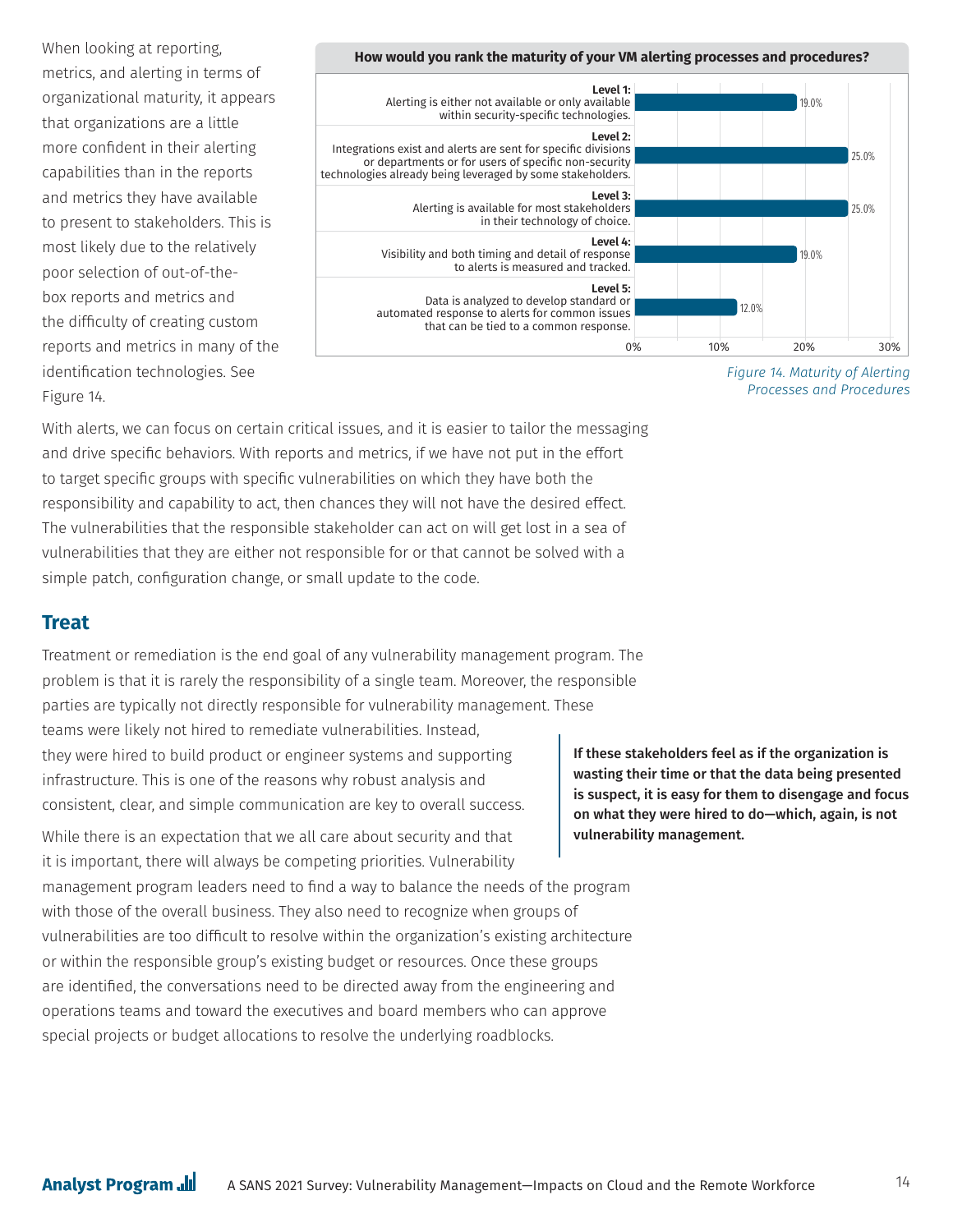#### **Change Management**

As we looked at organizations' maturity as it relates to change management, containers and cloud seem to be the most immature, which mirrors most of the other phases and functions assessed. Traditional infrastructure and applications rate on the higher end, which makes sense as these areas were why we implemented change management in the first place. See Figure 15.

The struggle with containers and cloud is not only that they are newer technologies, but also that they do not integrate as easily into traditional change management practices because of the dynamic nature of these resources. Organizations need to spend time adapting their change processes and procedures or determine how to qualify many of the container and cloud changes as standard changes to

reduce the number of rigorous reviews.

#### **Patch Management**

Although we didn't measure the maturity of patch management across all categories, we would assume that the process would rank more mature than configuration management for most organizations across most asset types based on the reduced complexity associated with setting up and managing patches in comparison to configurations. See Figure 16.

Keep in mind, however, that we are measuring the maturity of the organizations' treatment processes.











*Figure 16. Maturity of Overall Patch Management*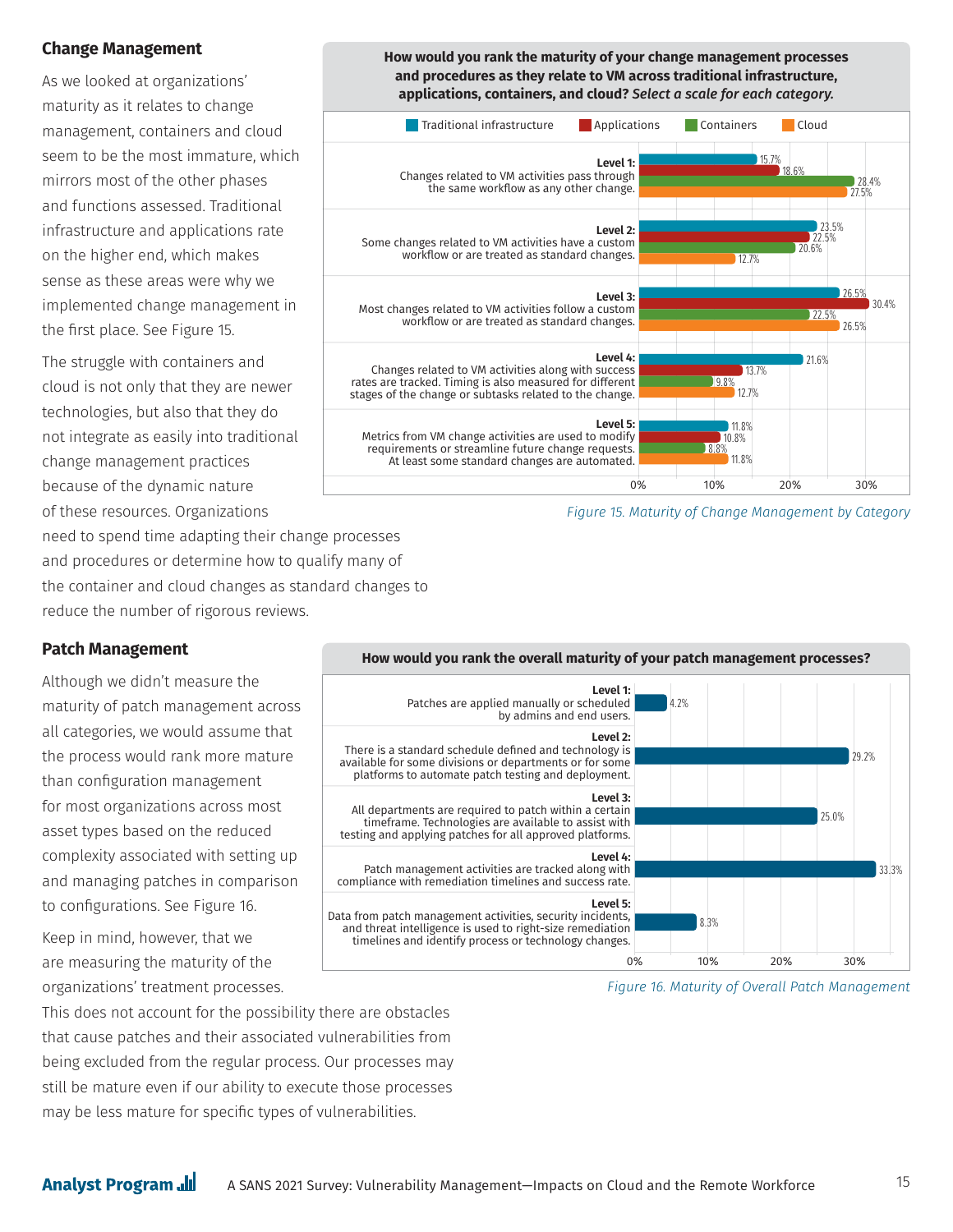#### **Configuration Management**

For configuration management, we see a similar picture. See Figure 17. It is surprising that containers do not rank as more mature in this category. Container architecture lends itself to more fixed, immutable configurations given that most containers are not designed to support change once they are running. This would seem to simplify configuration management and virtually eliminate drift.

However, it is possible respondents are struggling to manage and assess their container images and therefore do not have confidence in the configuration of these assets.

# **Cloud Vulnerability Management**

**Level 1:** Configuration requirements are not well-defined and changes are either applied manually or the automatic application of configurations is only available for a subset of platforms. **Level 2:** Configurations are defined for some divisions or departments or for specific platforms. **Level 3:** Configurations are defined for all supported platforms. Technologies are available to automate or validate configuration changes for all platforms. **Level 4:** Deviations from configuration requirements and associated service impacts are measured and tracked. 29.0% 24.5% 26.3% 29.2% 29.0% 25.5% 16.8% 19.8% 15.0% 21.4% 14.7% 14.6% 15.0% 20.4% 32.6% 28.1% **Traditional infrastructure Applications** Containers Cloud

**How would you rank the maturity of your configuration management processes and procedures as they relate to VM across traditional infrastructure, applications, containers, and cloud?** *Select a scale for each category.*

#### **Level 5:** Data from the configuration process along with security incidents and threat intelligence is leveraged to strengthen or relax requirements as needed. 0% 10% 20% 30%

*Figure 17. Maturity of Configuration Management by Category*

12.0%

8.2% 9.5% 8.3%

The last area of maturity we covered was how well respondents felt their organization was doing at managing vulnerabilities in the cloud. Just over 50% of the organizations rated themselves as falling within Levels 1 or 2. This is not surprising, given the fact that we are still struggling with traditional infrastructure even years after implementation—and the cloud adds layers of

Cloud and container architectures can help organizations reduce the workload associated with managing configurations, especially for platform- and software-as-a-service or serverless infrastructure.

complexity, scale, and change on top of everything else. See Figure 18.

SANS thinks that there is a huge opportunity to do better VM in the cloud, but it will take careful planning and design to ensure the scale and rate of change do not wipe away these benefits. To be successful, organizations need to have a strong understanding of the shared responsibility model, where the responsibility of the cloud provider ends and the organizations begins, as well as what cloud-native or other technologies are available to help them succeed.



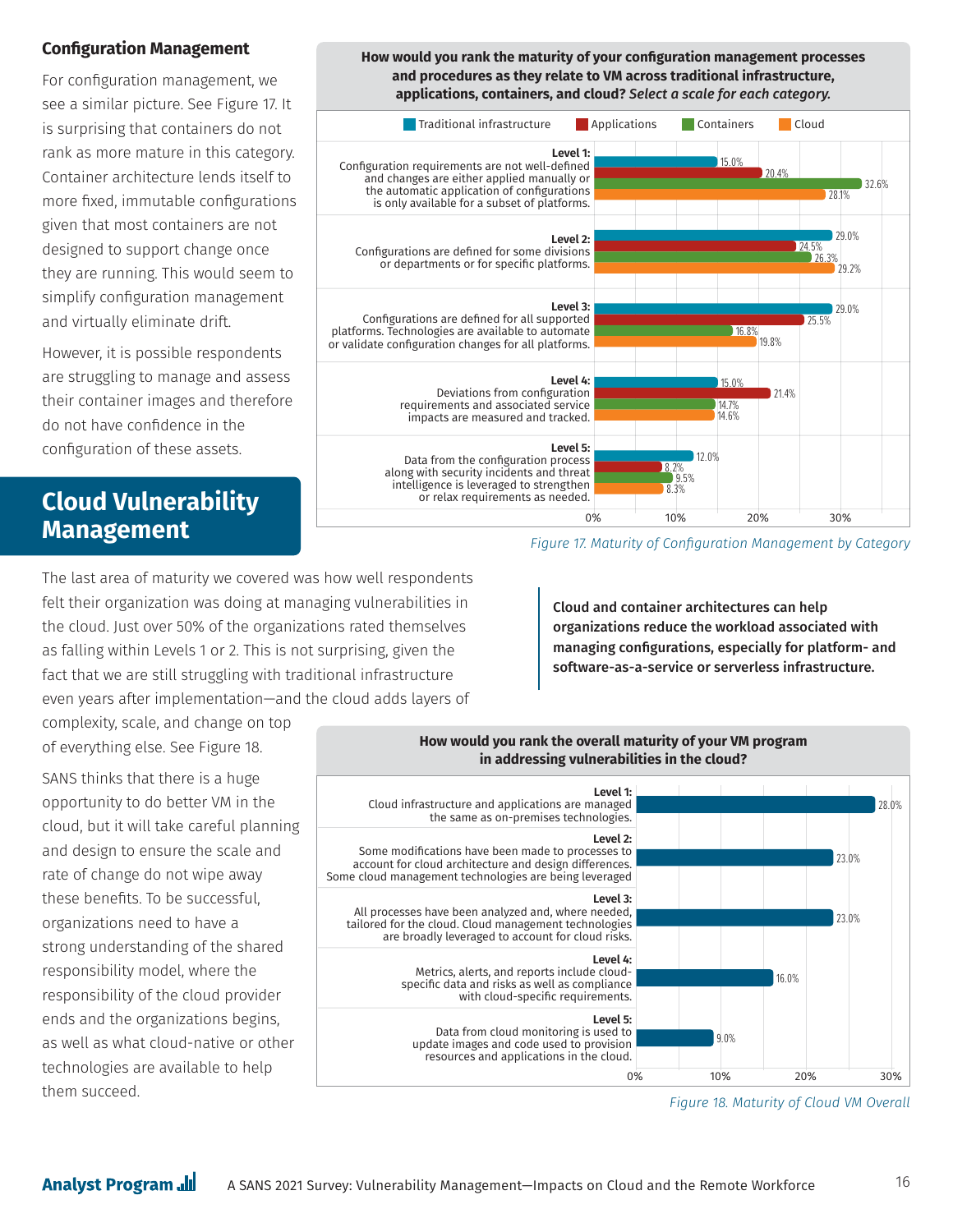# **Summary and Final Recommendations**

Most organizations are trying their best to manage vulnerabilities. Typically, however, organizations face challenging and expensive problems that are preventing certain types of vulnerabilities from being addressed. Organizations need to highlight these obstacles, communicate them effectively, and justify the funding and support required to remove these obstacles if they wish to succeed. As we continue to move away from traditional on-premises infrastructure toward containerized or cloud operating models, we need to take advantage of any opportunities that help us avoid similar obstacles in the future. Almost any move from one environment to another will, at least temporarily, reduce the number of vulnerabilities. If organizations are not thoughtful in building in solutions to the common issues we are experiencing today, it won't be long before it ends up right back where it started or in even worse shape due to the ease with which its footprint can grow and expand.

By reviewing the maturity information provided in this survey, organizations can quickly see how their current programs compare with others and where they might want to focus. It can also help organizations understand where it might take more time or effort to mature. Chances are, if most organizations are struggling with maturity for a certain function, it is probably because those functions take quite a bit more time and effort. That doesn't necessarily mean it is an area that we should avoid, but it can help us make more informed decisions about short-, medium-, and long-term road maps for maturing our programs. There is no quick fix to vulnerability management. Organizations need to incrementally and thoughtfully mature over time to succeed.